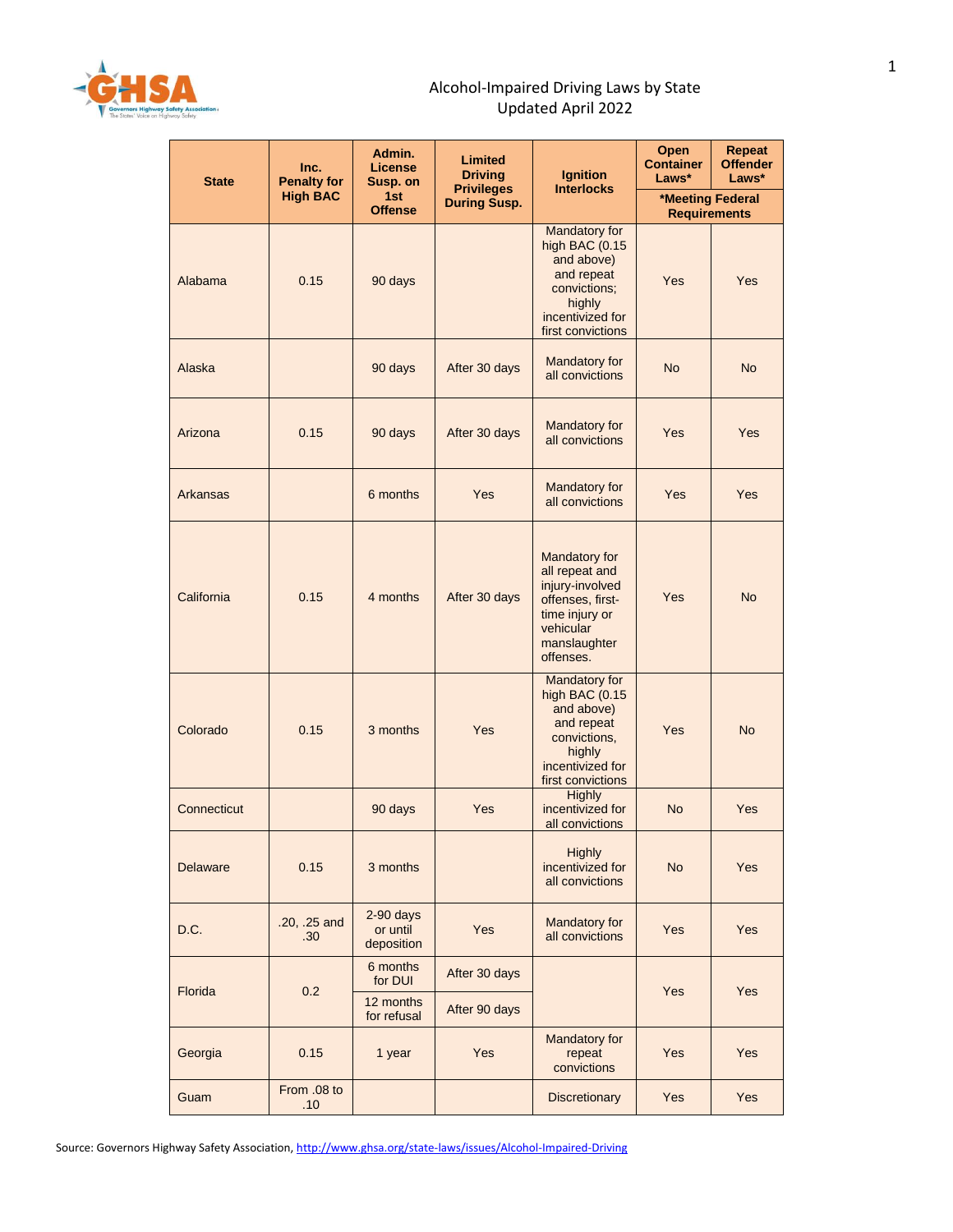| Hawaii               |             | 3 months                                                | After 30 days                                                                        | Mandatory for<br>all convictions                                                                                               | <b>No</b> | <b>No</b> |
|----------------------|-------------|---------------------------------------------------------|--------------------------------------------------------------------------------------|--------------------------------------------------------------------------------------------------------------------------------|-----------|-----------|
| Idaho                | 0.2         | 90 days                                                 | After 30 days                                                                        | Mandatory for<br>all convictions                                                                                               | Yes       | Yes       |
| <b>Illinois</b>      | 0.16        | 6 months                                                | After 30 days                                                                        | Mandatory for<br>all convictions;<br>highly<br>incentivized for<br>first convictions                                           | Yes       | Yes       |
| Indiana              | 0.15        | 180 days                                                | Available<br>immediately                                                             | Mandatory for<br>repeat<br>convictions                                                                                         | Yes       | <b>No</b> |
| lowa                 | 0.15        | 180 days                                                | After 30 days                                                                        | <b>Highly</b><br>incentivized for<br>all convictions                                                                           | Yes       | Yes       |
| <b>Kansas</b>        | 0.15        | 30 days                                                 |                                                                                      | <b>Highly</b><br>incentivized for<br>all convictions                                                                           | Yes       | Yes       |
| Kentucky             | 0.15        | $30 - 120$<br>days                                      | Yes                                                                                  | Mandatory for<br>all convictions                                                                                               | Yes       | Yes       |
| Louisiana            | .15 and .20 |                                                         |                                                                                      | Mandatory for<br>high BAC (0.20<br>and above)<br>and repeat<br>convictions;<br>highly<br>incentivized for<br>first convictions | <b>No</b> | <b>No</b> |
| <b>Maine</b>         | 0.15        | 150 days                                                | Yes                                                                                  | <b>Highly</b><br>incentivized for<br>all convictions                                                                           | Yes       | Yes       |
| Maryland             | 0.15        | 180 days<br>for both .08<br>& .15, for<br>first offense | Yes, w/<br>interlock                                                                 | Mandatory for<br>all convictions                                                                                               | Yes       | Yes       |
| <b>Massachusetts</b> | .20         | 90 days                                                 | Yes                                                                                  | Mandatory for<br>repeat<br>convictions                                                                                         | Yes       | Yes       |
| Michigan             | 0.17        | 30-180<br>days                                          | After 45 days                                                                        | Mandatory for<br>high BAC<br>$(0.17)$ and<br>repeat<br>convictions                                                             | Yes       | Yes       |
| Minnesota            | 0.16        | 90 days                                                 | After 15 days                                                                        | <b>Highly</b><br>incentivized for<br>high BAC<br>$(0.16)$ and<br>repeat<br>convictions                                         | Yes       | <b>No</b> |
| Mississippi          |             | 90 days                                                 |                                                                                      | Mandatory for<br>all convictions                                                                                               | <b>No</b> | Yes       |
| <b>Missouri</b>      | 0.15        | 90 days                                                 | After 0 days<br>w/ interlock<br>use<br>(restricted)<br>After 30 days<br>(restricted) | Mandatory for<br>repeat<br>convictions                                                                                         | <b>No</b> | Yes       |
| Montana              | 0.16        | 6 months                                                | Yes                                                                                  | Mandatory for<br>repeat<br>convictions                                                                                         | Yes       | No.       |

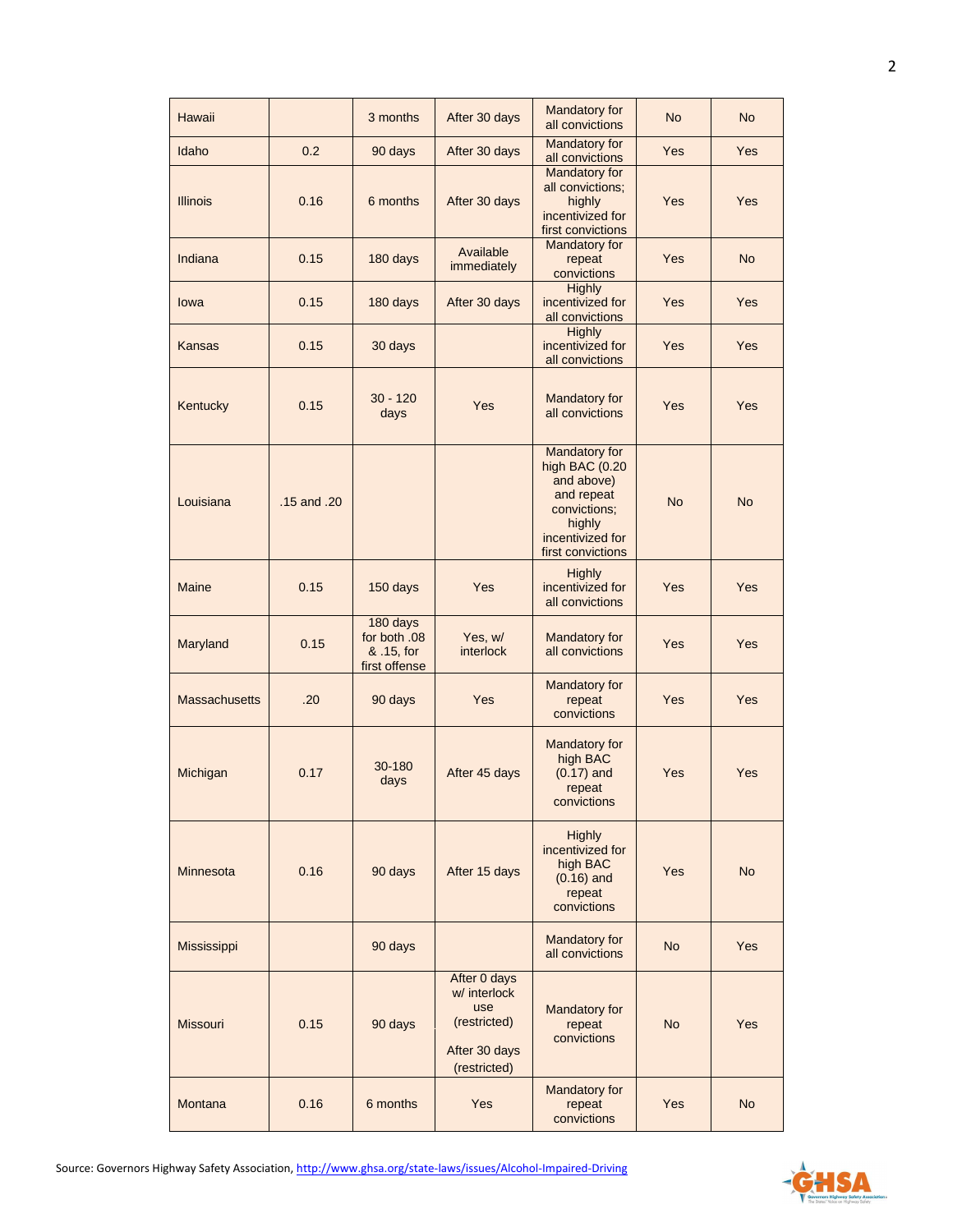| <b>Nebraska</b>                                     | 0.15                                        | 90 days                     | After 30 days                                  | Mandatory for<br>all convictions                                                                                               | Yes        | Yes        |
|-----------------------------------------------------|---------------------------------------------|-----------------------------|------------------------------------------------|--------------------------------------------------------------------------------------------------------------------------------|------------|------------|
| Nevada                                              | 0.18                                        | 90 days                     | After 45 days                                  | Mandatory for<br>all convictions                                                                                               | <b>Yes</b> | <b>Yes</b> |
| <b>New</b><br>Hampshire                             | 0.16                                        | 6 months                    |                                                | Mandatory for<br>all convictions                                                                                               | Yes        | <b>Yes</b> |
| New Jersey                                          | 0.1                                         | 3 months                    |                                                | Mandatory for<br>all convictions                                                                                               | Yes        | Yes        |
| <b>New Mexico</b>                                   | .16(w/<br>mand. jail<br>on all<br>offenses) | $21:1 yr.$ ;<br>$>21:6$ mo. | Immediately<br>w/ Ignition<br><b>Interlock</b> | <b>Mandatory for</b><br>all convictions                                                                                        | Yes        | <b>No</b>  |
| <b>New York</b>                                     | 0.18                                        | <b>Yes</b>                  | <b>Yes</b>                                     | Mandatory for<br>all convictions                                                                                               | Yes        | Yes        |
| <b>North Carolina</b>                               | 0.15                                        | 30 days                     | After 10 days                                  | Mandatory for<br>high BAC<br>$(> .15)$ and<br>repeat<br>convictions                                                            | Yes        | <b>Yes</b> |
| North Dakota                                        | 0.18                                        | 91 days                     | After 30 days                                  | <b>Discretionary</b>                                                                                                           | Yes        | Yes        |
| <b>Northern</b><br><b>Mariana</b><br><b>Islands</b> |                                             | 30 days -<br>$<$ 6 months   |                                                |                                                                                                                                | <b>Yes</b> | <b>Yes</b> |
| Ohio                                                | 0.17                                        | 90 days                     | After 15 days                                  | Mandatory for<br>repeat<br>convictions                                                                                         | <b>No</b>  | <b>No</b>  |
| Oklahoma                                            | 0.15                                        | 180 days                    | Yes                                            | Mandatory for<br>high BAC (0.15<br>and above)<br>and repeat<br>convictions;<br>highly<br>incentivized for<br>first convictions | Yes        | Yes        |
| Oregon                                              | 0.15                                        | 90 days                     | After 30 days                                  | Mandatory for<br>all convictions<br>and diversions                                                                             | Yes        | <b>No</b>  |
| Pennsylvania <sup>1</sup>                           | .10 and .16                                 |                             | See note                                       | Mandatory for<br>high BAC<br>$(>.10)$ and<br>repeat<br>convictions                                                             | Yes        | Yes        |
| Rhode Island                                        | .10 and .15                                 | 30-180<br>days              |                                                | Mandatory for<br>all convictions                                                                                               | Yes        | <b>No</b>  |

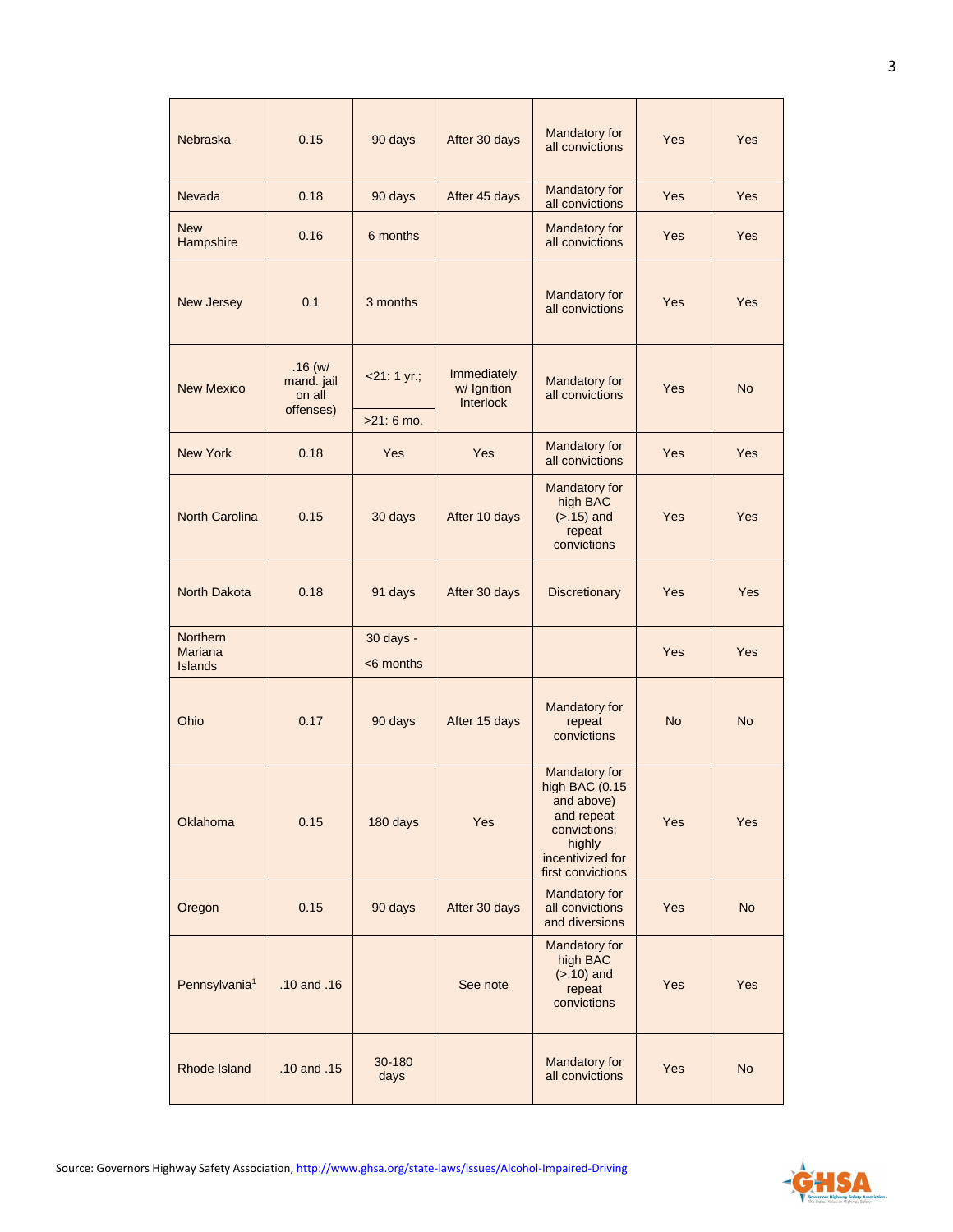| South Carolina       | $.10$ and $.16$         | 1 month<br>(for > .15)<br>BAC)                                | Yes                                                     | Mandatory for<br>both high BAC<br>(.15 or higher)<br>and repeat<br>convictions             | Yes                     | <b>No</b>                  |
|----------------------|-------------------------|---------------------------------------------------------------|---------------------------------------------------------|--------------------------------------------------------------------------------------------|-------------------------|----------------------------|
| South Dakota         | 0.17                    | 30 days                                                       | Yes                                                     | <b>Discretionary</b>                                                                       | Yes                     | <b>No</b>                  |
| <b>Tennessee</b>     | 0.2                     | 1 year                                                        | Yes                                                     | Mandatory for<br>repeat<br>convictions;<br>highly<br>incentivized for<br>first convictions | <b>No</b>               | Yes                        |
| <b>Texas</b>         | 0.15                    | 90 days if<br>$.08$ or<br>greater;<br>180 days<br>for refusal | Yes                                                     | Mandatory for<br>repeat<br>convictions                                                     | Yes                     | Yes                        |
| Utah                 | 0.16                    | 120 days                                                      |                                                         | Mandatory for<br>repeat<br>convictions;<br>highly<br>incentivized for<br>first convictions | Yes                     | Yes                        |
| Vermont              |                         | 90 days                                                       |                                                         | <b>Highly</b><br>incentivized for<br>all convictions                                       | Yes                     | No                         |
| Virgin Islands       |                         | Variable                                                      | Yes                                                     |                                                                                            | Yes                     | Yes                        |
| Virginia             | .15 and .20             | 7 days                                                        |                                                         | Mandatory for<br>repeat<br>convictions;<br>highly<br>incentivized for<br>first convictions | <b>No</b>               | Yes                        |
| Washington           | 0.15                    | 90 days                                                       | With an<br>ignition<br>interlock<br>driver's<br>license | Mandatory for<br>all convictions                                                           | Yes                     | No                         |
| <b>West Virginia</b> | 0.15                    | 6 months                                                      | After 30 days                                           | Mandatory for<br>high BAC<br>$($ >.15 $)$ and<br>repeat<br>convictions                     | Yes                     | Yes                        |
| Wisconsin            | .17, .20 and<br>.25     | 6-9 months                                                    | Yes                                                     | Mandatory for<br>high BAC<br>$(> .15)$ and<br>repeat<br>convictions                        | Yes                     | Yes                        |
| Wyoming              | 0.15                    | 90 days                                                       | Yes                                                     | Mandatory for<br>high BAC<br>$(> .15)$ and<br>repeat<br>convictions                        | <b>No</b>               | <b>No</b>                  |
| <b>Total States</b>  | $44 + D.C., 1$<br>Terr. | $48 + D.C.,$<br>2 Terr.                                       | $39 + D.C., 1$<br>Terr.                                 | <b>Mandatory</b><br>For<br>All (19)                                                        | $39 + D.C.,$<br>3 Terr. | $33 +$<br>D.C., 3<br>Terr. |